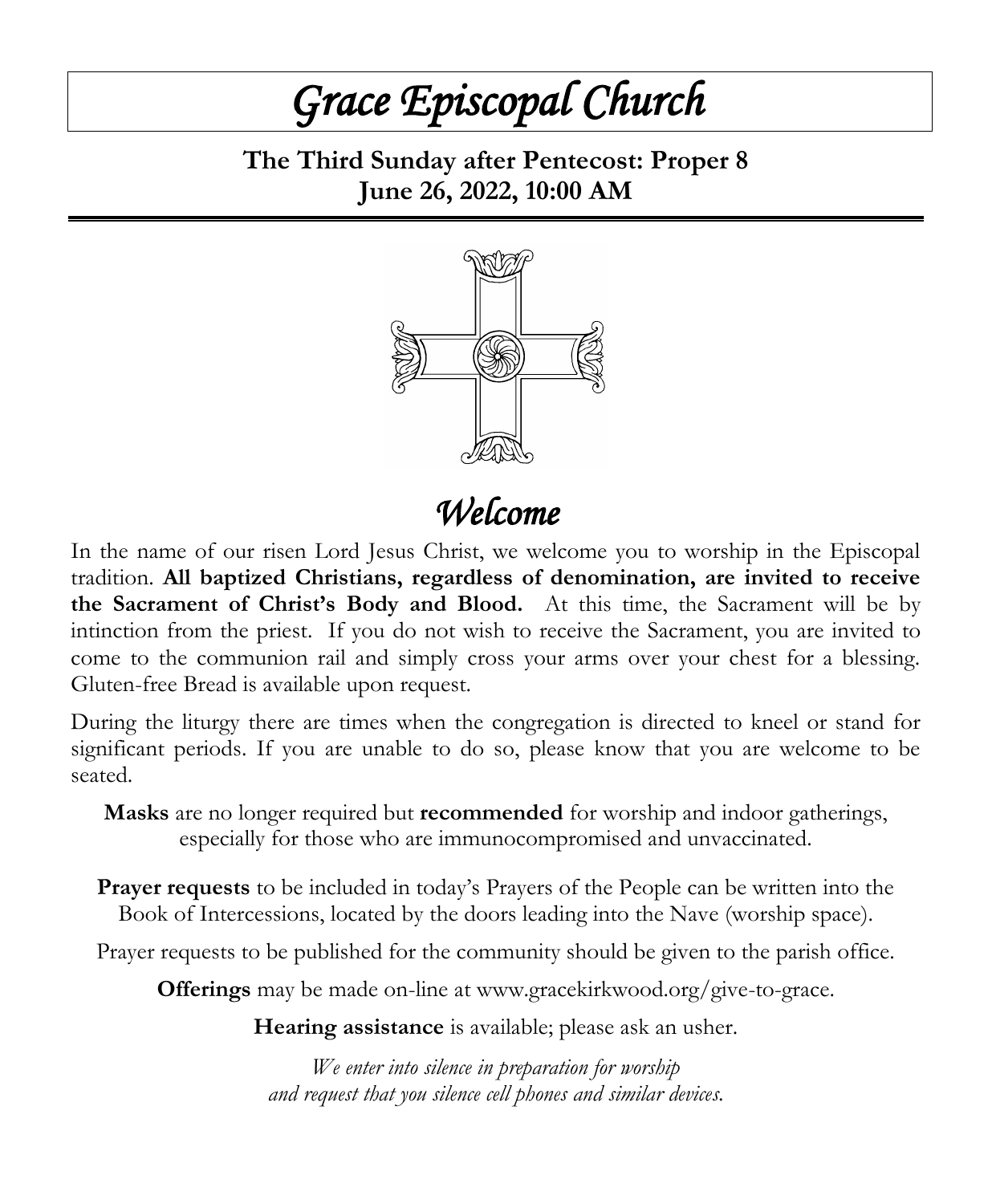## **THE HOLY EUCHARIST**

**The Voluntary** *Adagio for Strings* Tomaso Albinoni (1671-1751)

#### **Hymn 437** *Birmingham*

### **THE WORD OF GOD**

*Celebrant* Blessed be God; Father, Son and Holy Spirit. *People* **And blessed be God's reign, now and forever. Amen.**

#### **The Collect for Purity**

Almighty God, to you all hearts are open, all desires known, and from you no secrets are hid: Cleanse the thoughts of our hearts by the inspiration of your Holy Spirit, that we may perfectly love you, and worthily magnify your holy Name; through Christ our Lord. **Amen.**

#### **Gloria in excelsis** John Lee

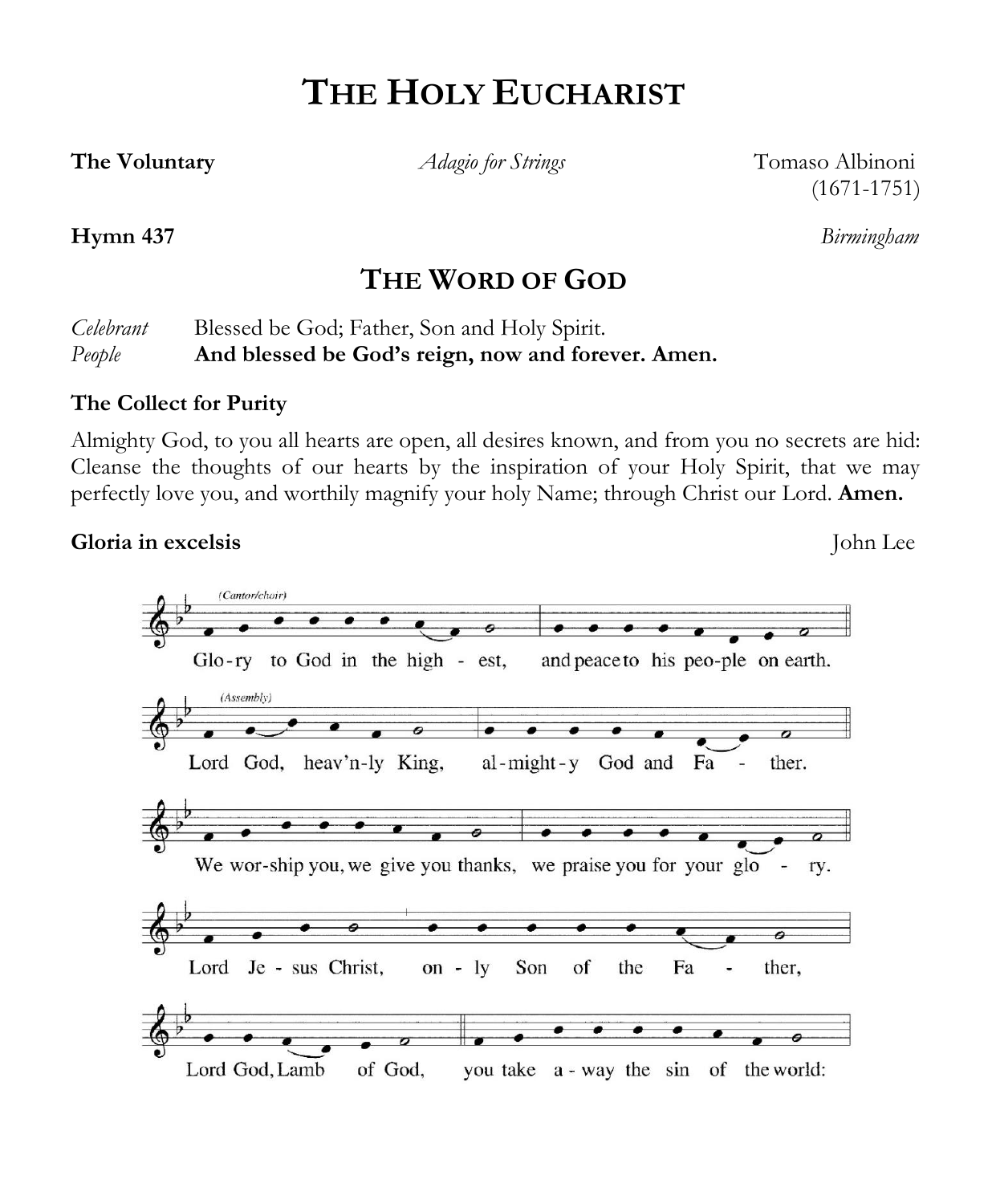

#### **The Collect of the Day**

*Celebrant* The Lord be with you. *People* **And also with you.** *Celebrant* Let us pray.

**Almighty God, you have built your Church upon the foundation of the apostles and prophets, Jesus Christ himself being the chief cornerstone: Grant us so to be joined together in unity of spirit by their teaching, that we may be made a holy temple acceptable to you; through Jesus Christ our Lord, who lives and reigns with you and the Holy Spirit, one God, for ever and ever. Amen.**

**The First Reading 1 Kings 19:15-16, 19-21**

#### *God call's Elisha to be Elijah's successor.*

The Lord said to Elijah, "Go, return on your way to the wilderness of Damascus; when you arrive, you shall anoint Hazael as king over Aram. Also you shall anoint Jehu son of Nimshi as king over Israel; and you shall anoint Elisha son of Shaphat of Abel-meholah as prophet in your place." So he set out from there, and found Elisha son of Shaphat, who was plowing. There were twelve yoke of oxen ahead of him, and he was with the twelfth. Elijah passed by him and threw his mantle over him. He left the oxen, ran after Elijah, and said, "Let me kiss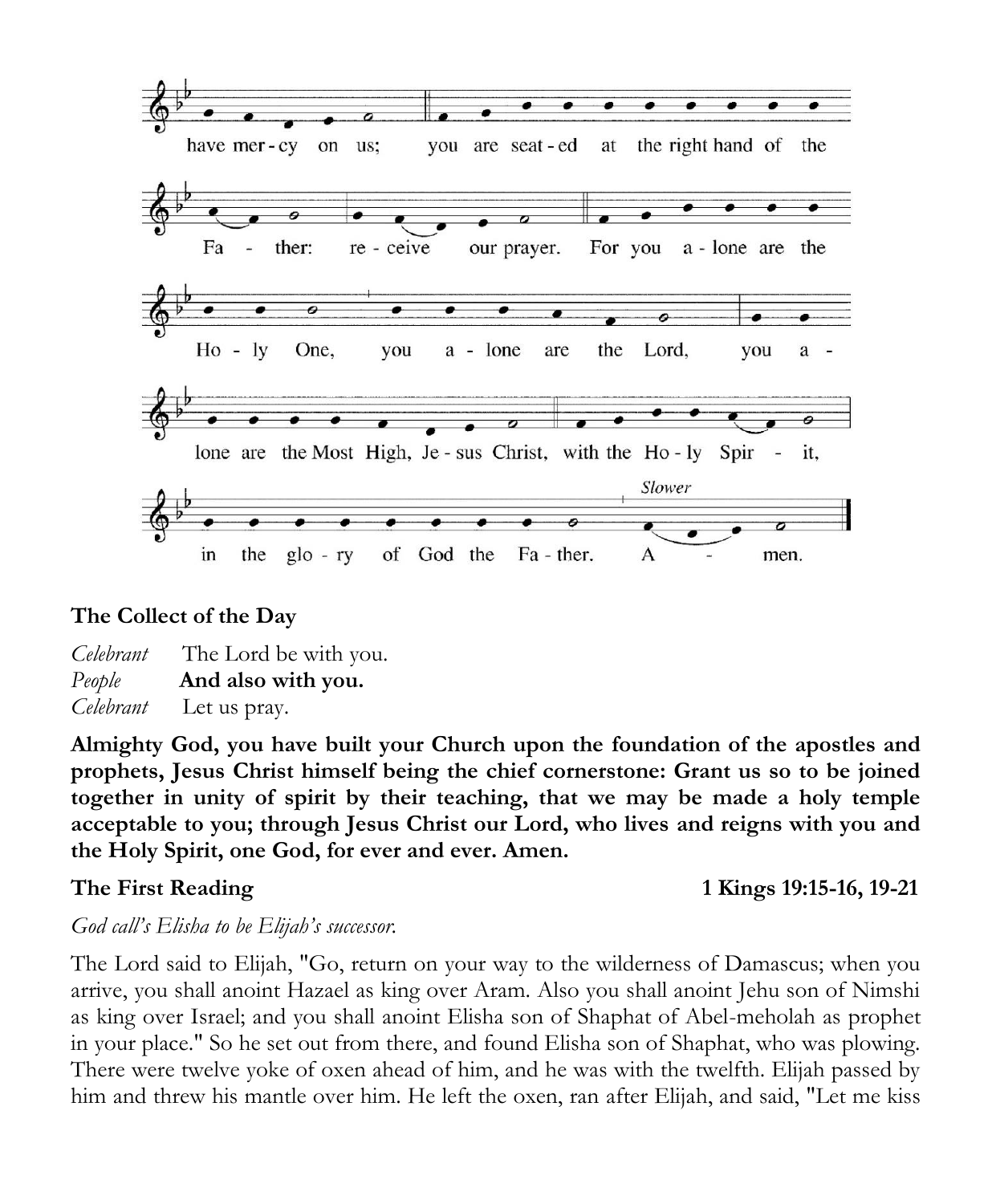my father and my mother, and then I will follow you." Then Elijah said to him, "Go back again; for what have I done to you?" He returned from following him, took the yoke of oxen, and slaughtered them; using the equipment from the oxen, he boiled their flesh, and gave it to the people, and they ate. Then he set out and followed Elijah, and became his servant.

*Lector* The Word of the Lord. *People* **Thanks be to God.**

**Psalm 16** *Conserva me, Domine Conserva me, Domine Conservation* 

*Cantor, then All.*



 Keep me, O God, for in you I take refuge; I say to the LORD, "My Lord are you. O LORD, my allotted portion and my cup, you it is who hold fast my lot."

 I bless the LORD who counsels me; even in the night my heart exhorts me. I set the LORD ever before me; with him at my right hand I shall not be disturbed.

 You will show me the path to life, fullness of joys in your presence, the delights at your right hand forever.

#### **The Second Lesson Galatians 5:1, 13-25**

*The Apostle Paul urges the Galatians to use their spiritual freedom to live in the Spirit.* 

For freedom, Christ has set us free. Stand firm, therefore, and do not submit again to a yoke of slavery. For you were called to freedom, brothers and sisters; only do not use your freedom as an opportunity for self-indulgence, but through love become slaves to one another. For the whole law is summed up in a single commandment, "You shall love your neighbor as yourself." If, however, you bite and devour one another, take care that you are not consumed by one another. Live by the Spirit, I say, and do not gratify the desires of the flesh. For what the flesh desires is opposed to the Spirit, and what the Spirit desires is opposed to the flesh; for these are opposed to each other, to prevent you from doing what you want. But if you are led by the Spirit, you are not subject to the law. Now the works of the flesh are obvious: fornication, impurity, licentiousness, idolatry, sorcery, enmities, strife,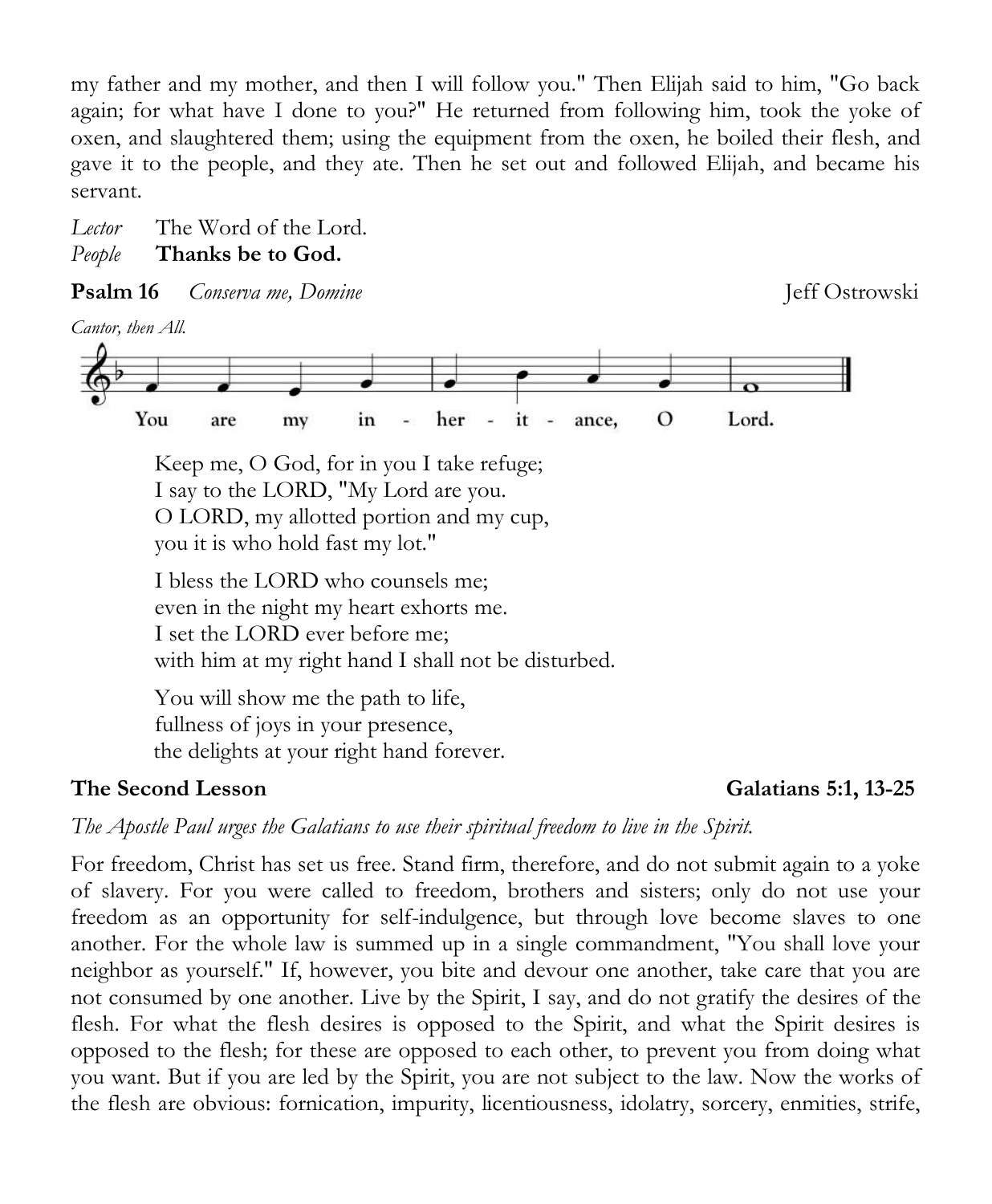jealousy, anger, quarrels, dissensions, factions, envy, drunkenness, carousing, and things like these. I am warning you, as I warned you before: those who do such things will not inherit the kingdom of God. By contrast, the fruit of the Spirit is love, joy, peace, patience, kindness, generosity, faithfulness, gentleness, and self-control. There is no law against such things. And those who belong to Christ Jesus have crucified the flesh with its passions and desires. If we live by the Spirit, let us also be guided by the Spirit.

*Lector* The Word of the Lord. *People* **Thanks be to God.**

#### **The Gospel Acclamation** Colin Mawby



Speak, Lord, your servant is listening, you have the words of everlasting life.

### **The Holy Gospel Luke 9:51-62**

*Jesus teaches his disciples the cost of following him.*

*Priest* The Holy Gospel of our Lord Jesus Christ according to Luke.

#### *People* **Glory to you, Lord Christ.**

When the days drew near for Jesus to be taken up, he set his face to go to Jerusalem. And he sent messengers ahead of him. On their way they entered a village of the Samaritans to make ready for him; but they did not receive him, because his face was set toward Jerusalem. When his disciples James and John saw it, they said, "Lord, do you want us to command fire to come down from heaven and consume them?" But he turned and rebuked them. Then they went on to another village. As they were going along the road, someone said to him, "I will follow you wherever you go." And Jesus said to him, "Foxes have holes, and birds of the air have nests; but the Son of Man has nowhere to lay his head." To another he said, "Follow me." But he said, "Lord, first let me go and bury my father." But Jesus said to him, "Let the dead bury their own dead; but as for you, go and proclaim the kingdom of God." Another said, "I will follow you, Lord; but let me first say farewell to those at my home." Jesus said to him, "No one who puts a hand to the plow and looks back is fit for the kingdom of God."

*Priest* The Gospel of the Lord.

*People* **Praise to you, Lord Christ.**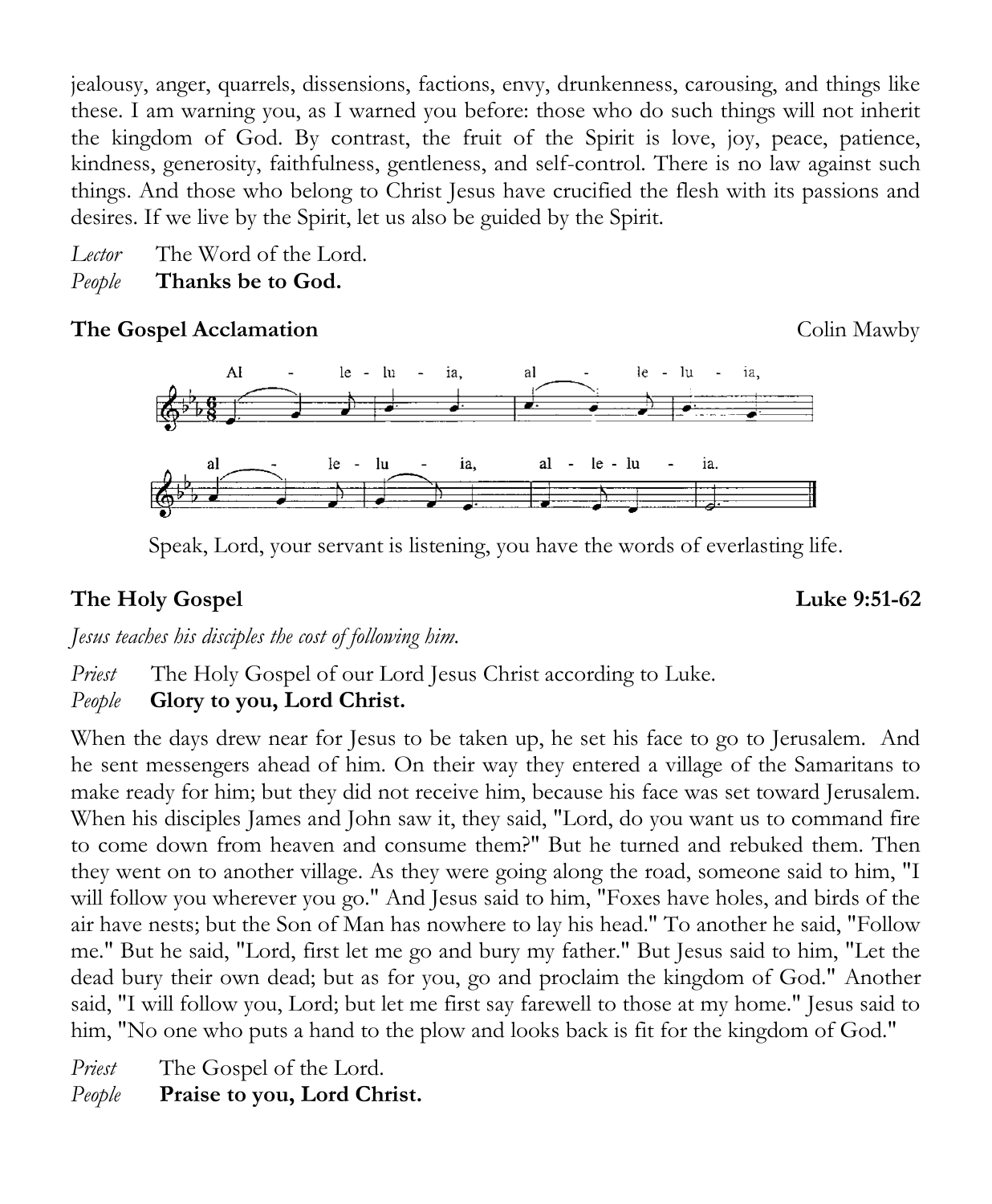**The Nicene Creed We believe in one God, the Father, the Almighty, maker of heaven and earth, of all that is, seen and unseen. We believe in one Lord, Jesus Christ, the only Son of God, eternally begotten of the Father, God from God, Light from Light, true God from true God, begotten, not made, of one Being with the Father. Through him all things were made. For us and for our salvation he came down from heaven: by the power of the Holy Spirit he became incarnate from the Virgin Mary, and was made man. For our sake he was crucified under Pontius Pilate; he suffered death and was buried. On the third day he rose again in accordance with the Scriptures; he ascended into heaven and is seated at the right hand of the Father. He will come again in glory to judge the living and the dead, and his kingdom will have no end. We believe in the Holy Spirit, the Lord, the giver of life, who proceeds from the Father and the Son. With the Father and the Son he is worshiped and glorified. He has spoken through the Prophets. We believe in one holy catholic and apostolic Church. We acknowledge one baptism for the forgiveness of sins. We look for the resurrection of the dead, and the life of the world to come. Amen.**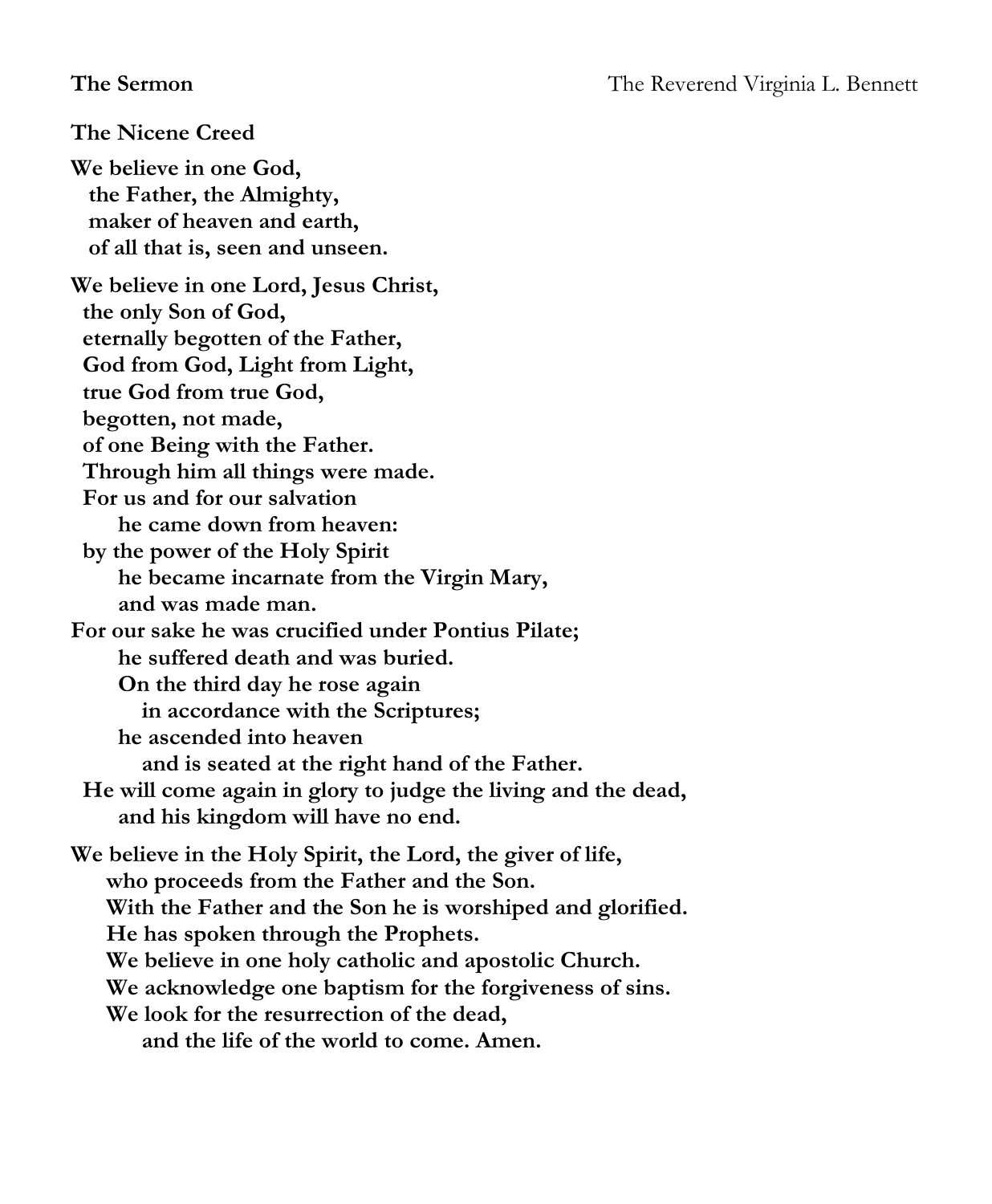#### **Prayers of the People** ― *The people kneel.*

*Celebrant* Called to follow Jesus, let us offer prayers for all peoples.

*Intercessor* For Deon our Bishop, Virginia our Priest, and for the Staff and Vestry of this parish; for The Anglican Church of Canada and Linda their Archbishop; for all who minister in Christ, and for all the holy people of God. Father, by your Spirit…

#### *People* **bring in your kingdom.**

*Intercessor* For all nations and their leaders; for healthcare workers; for those serving in the military; for first responders; for those who have responsibilities in public life, and for reconciliation and peace in the world. Father, by your Spirit...

*People* **bring in your kingdom.**

*Intercessor* We pray for… and for those we name aloud…, and all those in need, the suffering and the oppressed, travelers, prisoners and refugees, the dying and the dead. Father, by your Spirit…

*People* **bring in your kingdom.** 

*Intercessor* That all ministries supported by our parish may bring people to a deeper faith in God. Father, by your Spirit…

*People* **bring in your kingdom.**

*Intercessor* We give you thanks for the fruits of the earth in their season, and for those thanksgivings we name aloud… Father, by your Spirit…

*People* **bring in your kingdom.**

- *Intercessor* Lifting our voices with all creation, Blessed Matthew and all the saints and angels of God, let us offer ourselves and one another to the living God through Christ.
- *People* **To you, O Lord.**
- *Celebrant* Almighty God, who knows our needs even before we ask, grant us a spirit of faith and courage, that we may have the strength to meet the days to come with steadfastness and patience; look graciously on this parish family and send forth your Holy Spirit to guide us to be of one heart and mind, that we may receive a faithful pastor, who will care for your people and equip us for our ministries; through Jesus Christ our Lord. **Amen.**
- *Celebrant* God of the prophets, hear the prayers we offer this day and make us strong to follow Jesus through every hardship; through Jesus Christ our Lord. **Amen.**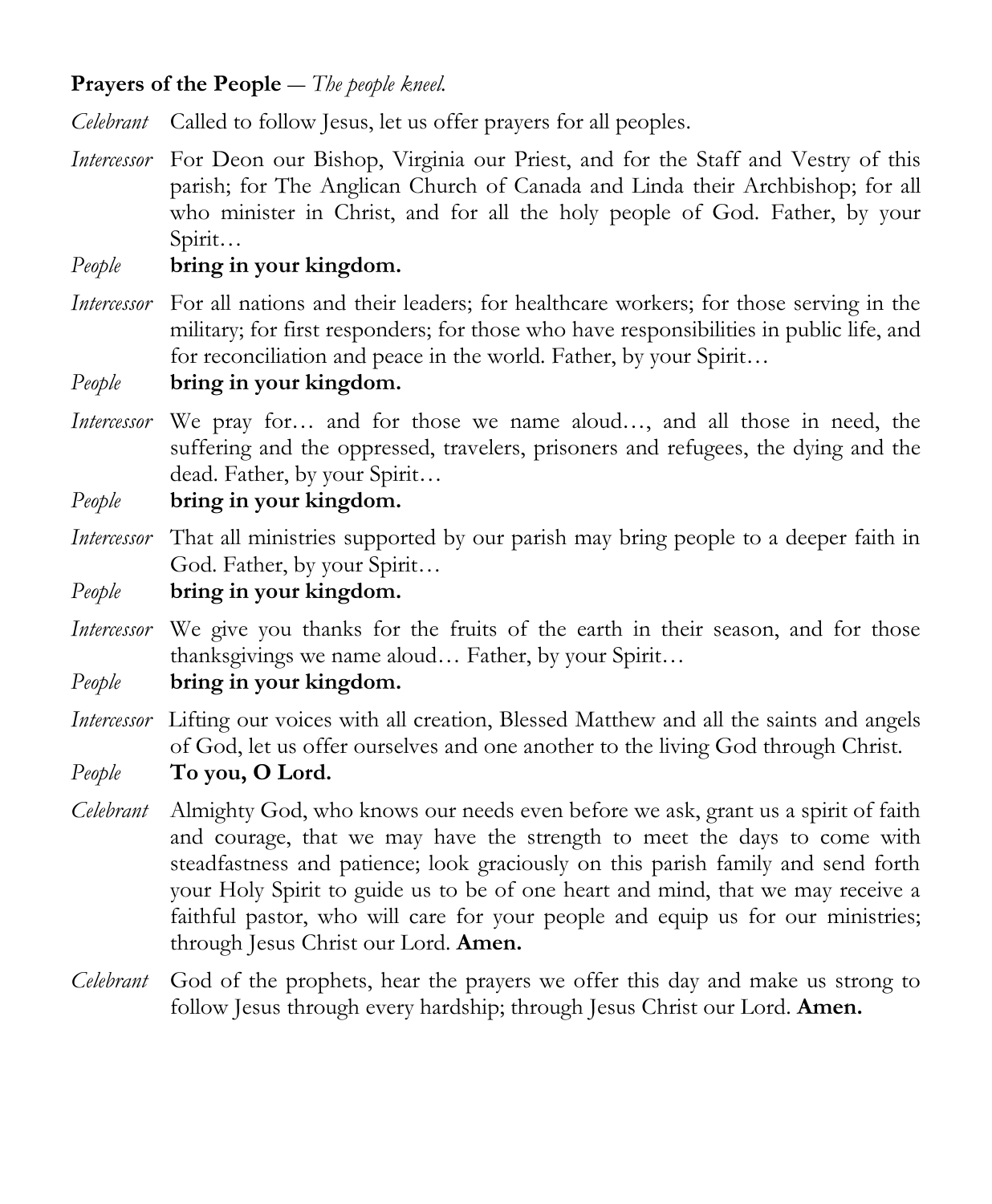#### **The Confession of Sin**

*Celebrant* Let us confess our sins against God and our neighbor. *Silence may be kept.*

> **Most merciful God, we confess that we have sinned against you in thought, word, and deed, by what we have done, and by what we have left undone. We have not loved you with our whole heart; we have not loved our neighbors as ourselves. We are truly sorry and we humbly repent. For the sake of your Son Jesus Christ, have mercy on us and forgive us; that we may delight in your will, and walk in your ways, to the glory of your Name. Amen.**

#### **The Absolution**

#### **The Peace**

*Celebrant* The peace of Christ be always with you. *People* **And also with you.**

**Announcements**

### **THE HOLY COMMUNION**

**Voluntary at the Offertory** *Jesu Kreuz Johann Walther* 

(1684-1748)

**Hymn** *Deus tuorum militum*

**All glory to our Lord and God for love so deep, so high, so broad; the Trinity whom we adore for ever and for evermore.**

#### **THE GREAT THANKSGIVING**

#### **Eucharistic Prayer A** *Expansive Language*

- *Celebrant* The Lord be with you.
- *People* **And also with you.**
- *Celebrant* Lift up your hearts.
- *People* **We lift them to the Lord.**
- *Celebrant* Let us give thanks to the Lord our God.
- *People* **It is right to give our thanks and praise.**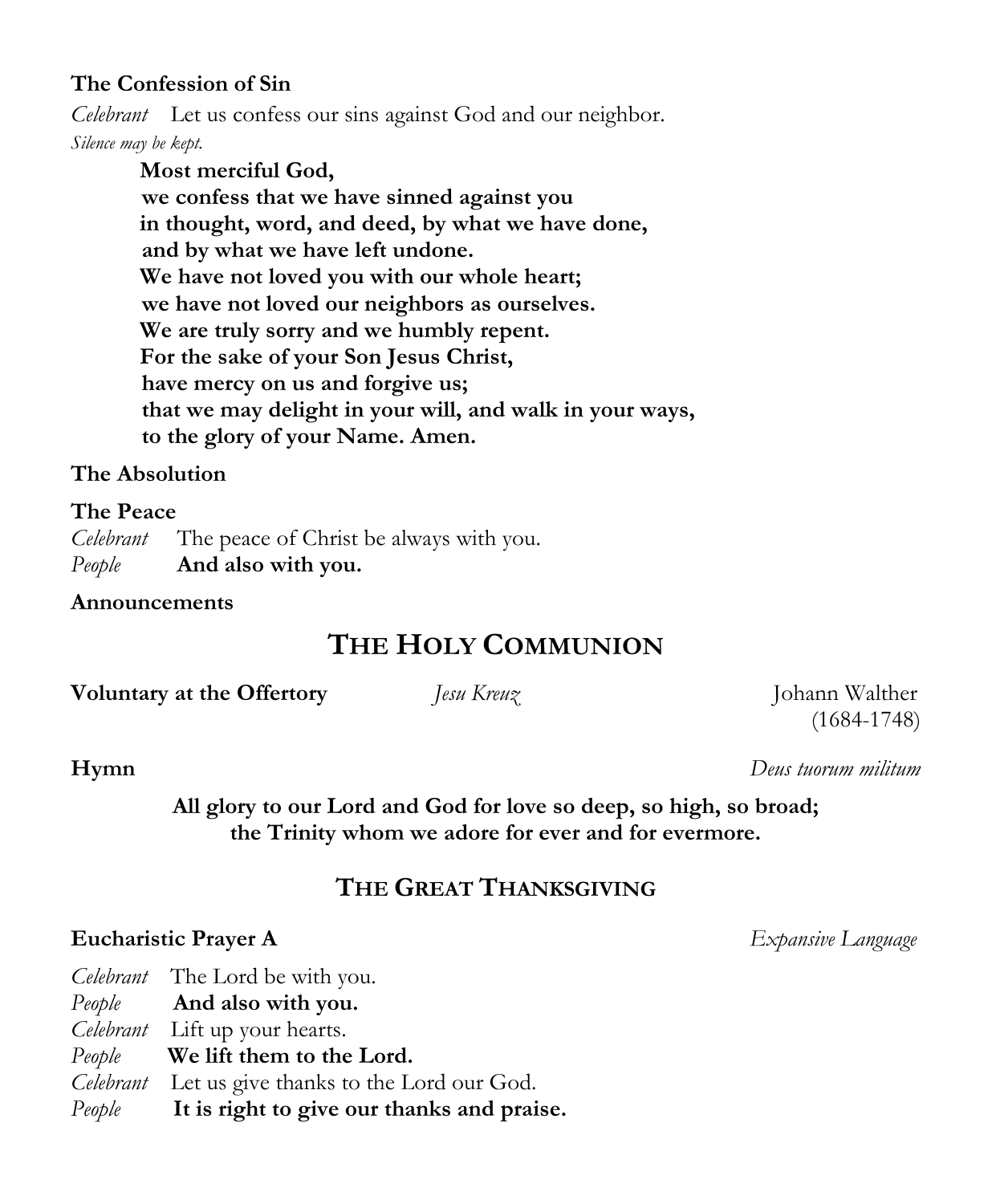*Celebrant* It is right, and a good and joyful thing, always and everywhere to give thanks to you, Almighty God, Creator of heaven and earth…

Therefore we praise you, joining our voices with Angels and Archangels and with all the company of heaven, who for ever sing this hymn to proclaim the glory of your Name:

**Sanctus** Peter Latona



#### *The people kneel.*

Holy and gracious God: In your infinite love you made us for yourself; and, when we had fallen into sin and become subject to evil and death, you, in your mercy, sent Jesus Christ, your only and eternal Son, to share our human nature, to live and die as one of us, to reconcile us to you, the God and maker of all.

Jesus stretched out his arms upon the cross, and offered himself in obedience to your will, a perfect sacrifice for the whole world.

On the night he was handed over to suffering and death, our Savior Jesus Christ took bread; and when he had given thanks to you, he broke it, and gave it to his disciples, and said, "Take, eat: This is my Body, which is given for you. Do this for the remembrance of me."

After supper Jesus took the cup of wine; and when he had given thanks, he gave it to them, and said, "Drink this, all of you: This is my Blood of the new Covenant, which is shed for you and for many for the forgiveness of sins. Whenever you drink it, do this for the remembrance of me."

Therefore we proclaim the mystery of faith: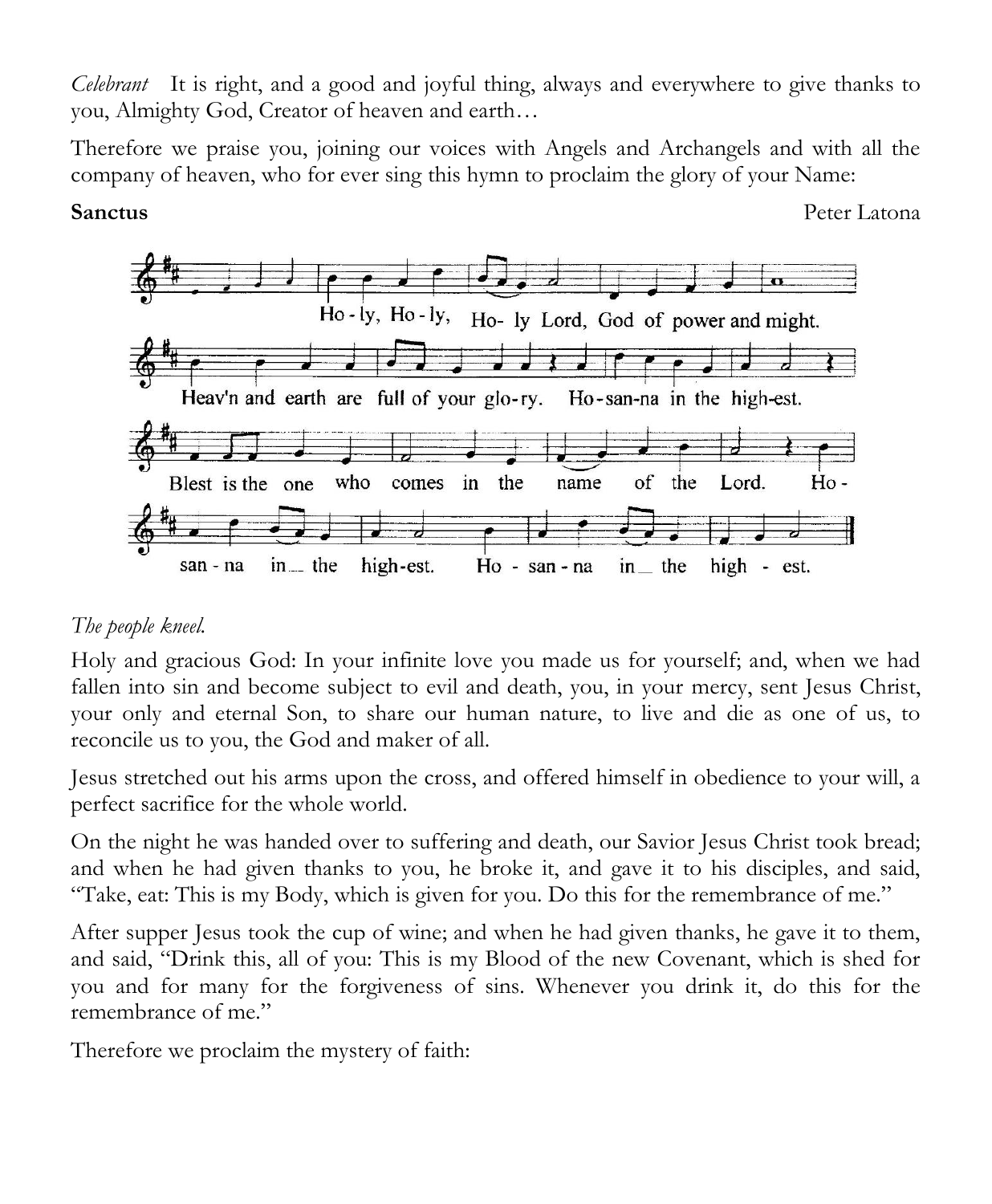

We celebrate the memorial of our redemption, Almighty God, in this sacrifice of praise and thanksgiving. Recalling Christ's death, resurrection, and ascension, we offer you these gifts.

Sanctify them by your Holy Spirit to be for your people the Body and Blood of your Son, the holy food and drink of new and unending life in Christ. Sanctify us also that we may faithfully receive this holy Sacrament, and serve you in unity, constancy, and peace; and at the last day bring us with all your saints into the joy of your eternal kingdom.

All this we ask through Jesus Christ our Savior. By Christ, and with Christ, and in Christ, in the unity of the Holy Spirit all honor and glory is yours, Almighty God, now and for ever.



And now, as our Savior Christ has taught us, we are bold to say:

**Our Father, who art in heaven, hallowed be thy Name, thy kingdom come, thy will be done, on earth as it is in heaven. Give us this day our daily bread. And forgive us our trespasses, as we forgive those who trespass against us. And lead us not into temptation, but deliver us from evil. For thine is the kingdom, and the power, and the glory, for ever and ever. Amen.**

#### **The Breaking of the Bread**

#### **The Fraction Anthem** *Ambrosian Chant*

Blessed are those who are called to the supper of the Lamb.

#### **The Communion of the People**

*For those who are not able to receive the Sacrament, we invite you to make a Spiritual Communion.*

In union, O Lord, with the faithful of your Church where the Holy Eucharist is now being celebrated, we desire to offer you praise and thanksgiving. We present to you our souls and bodies with the earnest wish that we may always be united to you. And since all the faithful cannot receive you sacramentally, we beseech you to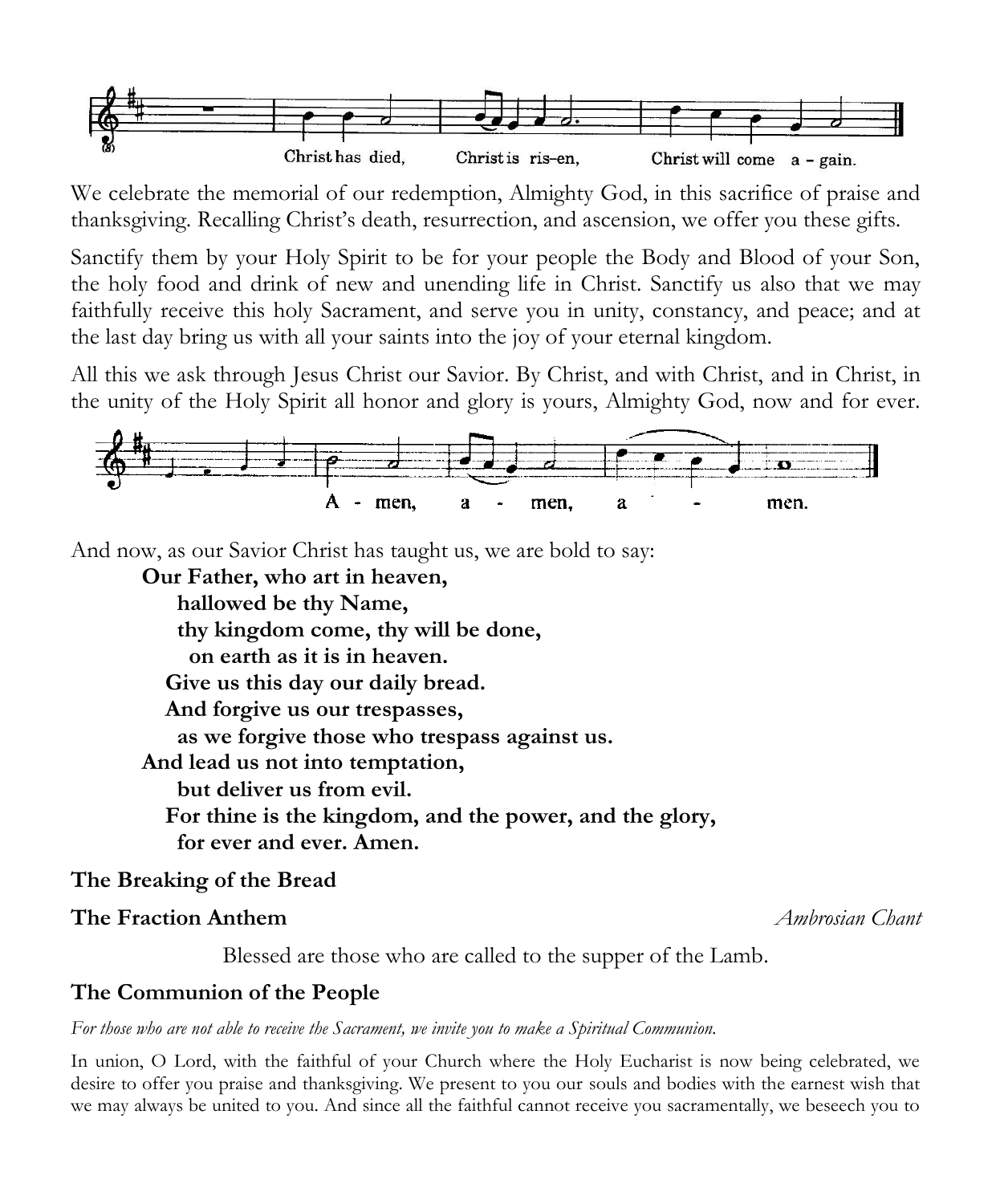come spiritually into all our hearts. We unite ourselves with you and embrace you with all the love of our souls. Let nothing ever separate you from us. May we live in you, and may you live in us, both in this life and in the life to come. Amen.



**The Post-communion Prayer** — *The people kneel. Celebrant* Let us pray.

**Eternal God, you have graciously accepted us as living members of our Savior Jesus Christ, and you have fed us with spiritual food in the Sacrament of his Body and Blood. Send us now into the world in peace, and grant us strength and courage to love and serve you with gladness and singleness of heart; through Christ our Savior. Amen.**

**The Blessing Hymn 484** *Wachet auf* **The Dismissal**  *People respond* **Thanks be to God! The Voluntary** *Fuga in C* Johann Pachelbel (1653-1706)

> *The Altar flowers are given to the Glory of God by Luray Benson in thanksgiving for all her blessings.*